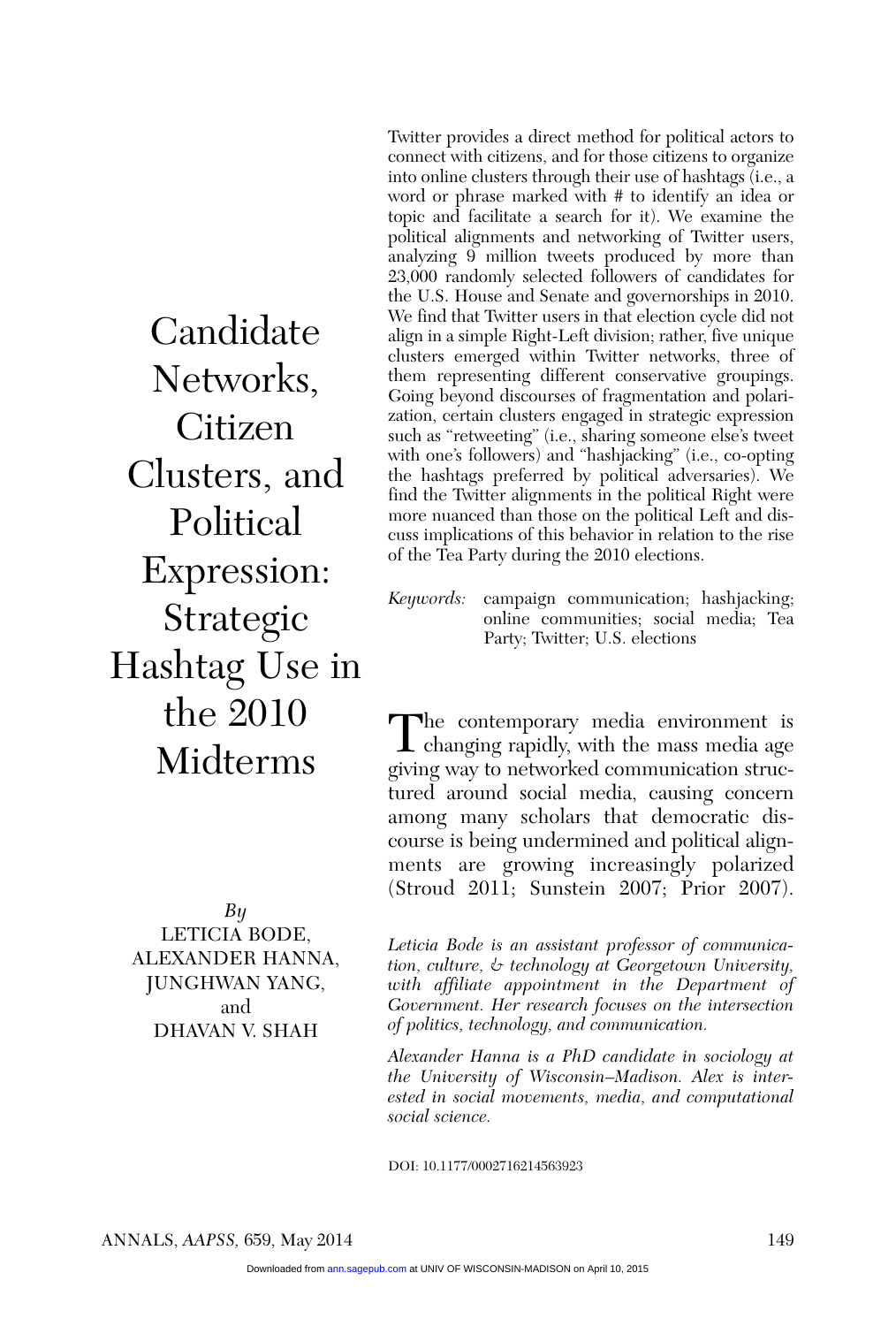Others have pointed out the possibility of multiple, simultaneously occurring public spheres, facilitated by the variety of social platforms available to the average citizen today (Dahlgren 2005; Papacharissi 2002). These online venues also allow for observation of the political communication behaviors of users and, by extension, the examination of their participation in multiple discursive communities. The online world provides a new arena in which we can watch coalitions emerge, and examine the nature of political discourse and alignments.

One important platform with the potential to allow for both exchanges of views between elites and citizens and the emergence of communities within public space is Twitter. Twitter provides a direct (and public) method for political actors to connect with citizens, and for those citizens to organize into online alignments. Use of Twitter has grown rapidly, with more than 310 billion tweets sent since its creation. By September 2013, 18 percent of U.S. adults active online were using Twitter, with nearly half visiting the site daily, making it among the most active networking platforms (Pew Center Internet and American Life Project 2013).

As Twitter use has grown, so has its adoption in campaign communication and electoral politics. One overlooked realm of this usage is the use of the political hashtag (user-generated keywords organized around the # symbol). Hashtags allow users to cluster around specific topics—essentially to create discursive clusters around a shared interest. For this reason, we contend that Twitter encourages the creation of multiple public spheres among the politically inclined through the use of hashtags, and that membership in these alignments is defined by shared concerns, social identity, and expressive strategies rather than solely ideological affinity.

This study takes a focused and unique sample from Twitter—candidates in U.S. congressional and gubernatorial contests in 2010 and a random selection of their followers—to explore the composition and clustering of these networks. We do so by analyzing  $\overline{9}$  million tweets produced by more than 23,000 users. Focusing on a core element of Twitter communications, the use of hashtags, we examine the formation of de facto communities based on language use within this network. We pay particular attention to the presence of strategic expression such as "retweeting" (sharing someone else's tweet with one's followers) and "hashjacking" (co-opting hashtags preferred by political adversaries). Using these methods, we are able to describe emergent online political communities in the midst of a key midterm election.

*JungHwan Yang is a PhD candidate in the Department of Journalism and Mass Communication at the University of Wisconsin–Madison. His research interests include computational methods and political communication.*

*Dhavan V. Shah is Maier-Bascom Professor at the University of Wisconsin–Madison, where he*  is director of the Mass Communication Research Center. He is housed in the School of *Journalism and Mass Communication, with appointments in Industrial and Systems Engineering, Marketing, and Political Science. His work concerns framing effects on social judgments, digital media influence on civic and political engagement, and the impact of health information and communication technologies on chronic disease management.*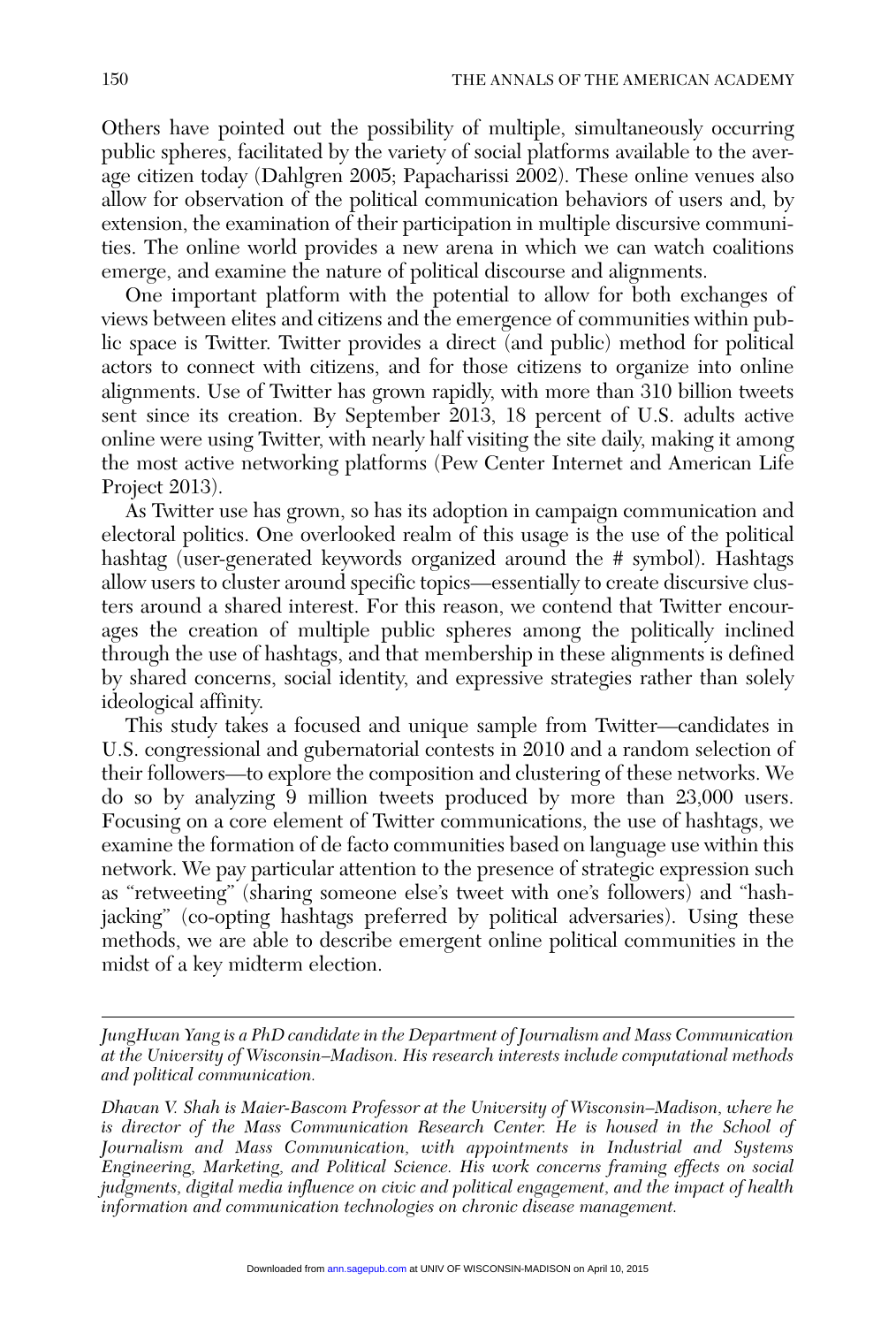# Fragmentation, Polarization, and Candidate Networks

Jürgen Habermas (1962) advanced the notion of the public sphere as an area in which individuals congregate to discuss issues, identify problems, and attempt to agree on a course of political action. Recent work points to a growing fragmentation and pluralization of the public sphere, traced to the rising dominance of online communication (Dahlgren 2005; Papacharissi 2002; Habermas 2006). Yet there is considerable disagreement on the extent of pluralization of the public sphere (Neuman, Bimber, and Hindman 2011), with a number of scholars asserting social media contributes to polarization (Baum and Groeling 2008), with online publics splitting along traditional political lines—a Right-Left political divide (Tremayne et al. 2006; Adamic and Glance 2005; Farrell and Drezner 2008; Hindman 2008). Depending on one's vantage point, then, social networking platforms and news portals either foster multiple public spheres, or reinforce and exacerbate partisan divides, or represent some combination of the two (Baum and Groeling 2008; Robertson, Vatrapu, and Medina 2010). Whichever claim is correct, these technologies also amplify individuals' ability to connect with a range of social units, bringing together collectivities and networks of relations (Shah et al. 2005).

Despite the concerns about the role of digital media on fragmentation and polarization, coupled with the fact that the vast majority of candidates for the U.S. Congress in 2010 employed Twitter in their campaigns, few studies have examined the types of political expression that occur within the networks connecting candidates and citizens. Most research on the political use of Twitter has focused on the behaviors of members of Congress, both what encourages them to adopt Twitter and what helps them to be "successful" in such use (Lassen and Brown 2011; Williams and Gulati 2010; Chi and Yang 2010, 2011).

Several other studies have examined Twitter use within the electoral context, attempting to predict electoral outcomes (Tumasjan et al. 2010; Metaxas, Mustafaraj, and Gayo-Avello 2011; DiGrazia et al. 2013), considering the structure of political networks (Conover et al. 2011), and examining patterns of political activity by candidates (Bruns and Highfield 2013; Graham et al. 2013). Notably, these studies focused on candidates' behaviors, dedicating considerably less attention to the expression and clustering of their follower networks. Although social networking platforms provide a means for candidates to connect with citizens, these venues also provide a means for these citizens to communicate with one another, self-organize, and engage in adversarial politics.

# Explaining Strategic Expression in Online Communities

It is with this in mind that we examine whether social networking supports the maintenance of existing partisan divides, deeper political realignments, or partisan decoupling. Much of what motivates this study, then, is an interest in identifying varied and potentially overlapping online communities and the forms of strategic expression used within them. These communities are expected to share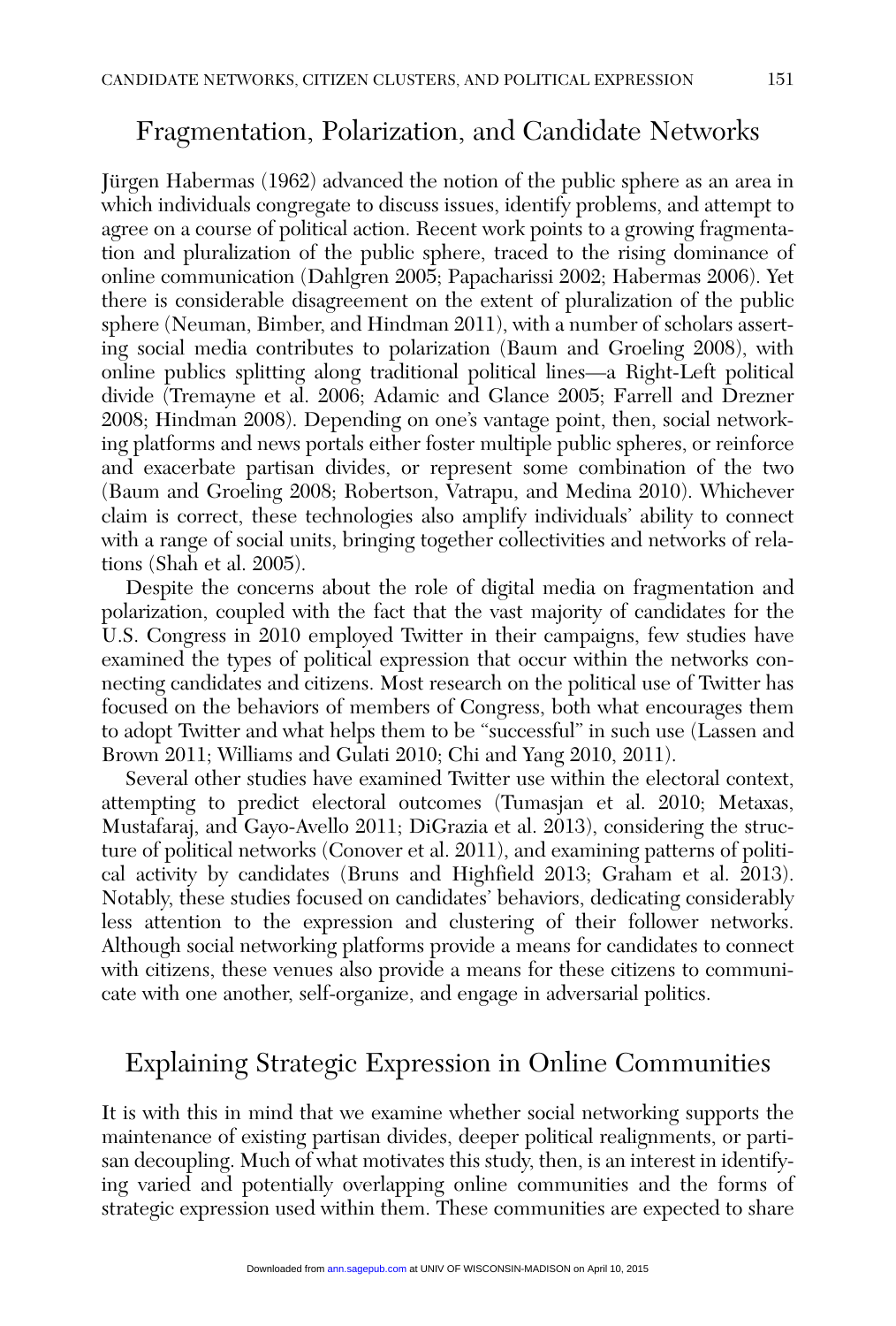language, rhetorical techniques, political priorities, and interactional goals. Because "hashtags are used to bundle together tweets on a unified, common topic," we use them to identify and describe these discursive clusters (Bruns and Burgess 2011, 5). Hashtags allow users outside of follower networks to engage on a particular topic and to identify their tweets as belonging to a broader conversation (Boynton and Richardson 2014). In this way, hashtags facilitate conversation among unconnected individuals, resulting in an important form of digital political communication and behavior.

Thus, an understanding of connections among political publics on Twitter emerges organically, by virtue of their own expressive behavior, rather than by researchers imposing a known spectrum of understanding, such as political ideology or partisan affiliation, on their actions. This work advances past efforts to examine the clustering of online publics by (1) drawing a larger, more complete sample of political elites; (2) examining randomly selected follower networks and their message posts; (3) clustering these networks based on their hashtag use; and (4) examining patterns of strategic expression use within these unique clusters. Through this approach, we can better study online political clusters and their strategic practices.

We have two main expectations regarding the mapping of hashtag use within these candidate networks. First, we expect major clusters to emerge outside of the traditional ideological extremes of the Left-Right spectrum. This view is not at odds with other work documenting a Left-Right divide (Adamic and Glance 2005; Conover et al. 2011), for we certainly expect clusters representing liberals/ progressives and libertarian/conservatives. However, we also expect to identify local clusters of users who engage in types of political behavior or communication within, between, or beyond the classic understanding of ideological Right and Left, representing online communities that share particular beliefs, identities, and values. As such, we expect that hashtag use within candidate networks will also reveal intra-ideological disputes, emergent political movements, mobilization around specific ideas, contestation over particular electoral races, or affinity for particular media outlets.

As has been observed of discourse in cyber-culture, opportunities for "flame wars," nastiness, and incivility are rife (Willard 2007; Anderson et al. 2013). Along these lines, we expect some users will aggressively encroach on other clusters' coded language, injecting their perspectives into opposing communities. "Hashjacking"—co-opting the hashtags preferred by political adversaries—and retweeting may be discursive strategies favored by users who wish to maximize diffusion of their views, either for proselytizing or to confront opponents.

# Data and Measures

#### *Twitter data*

Twitter data were collected over 72 days around the 2010 election from the candidate networks of all candidates for governor, Senate, and House who had a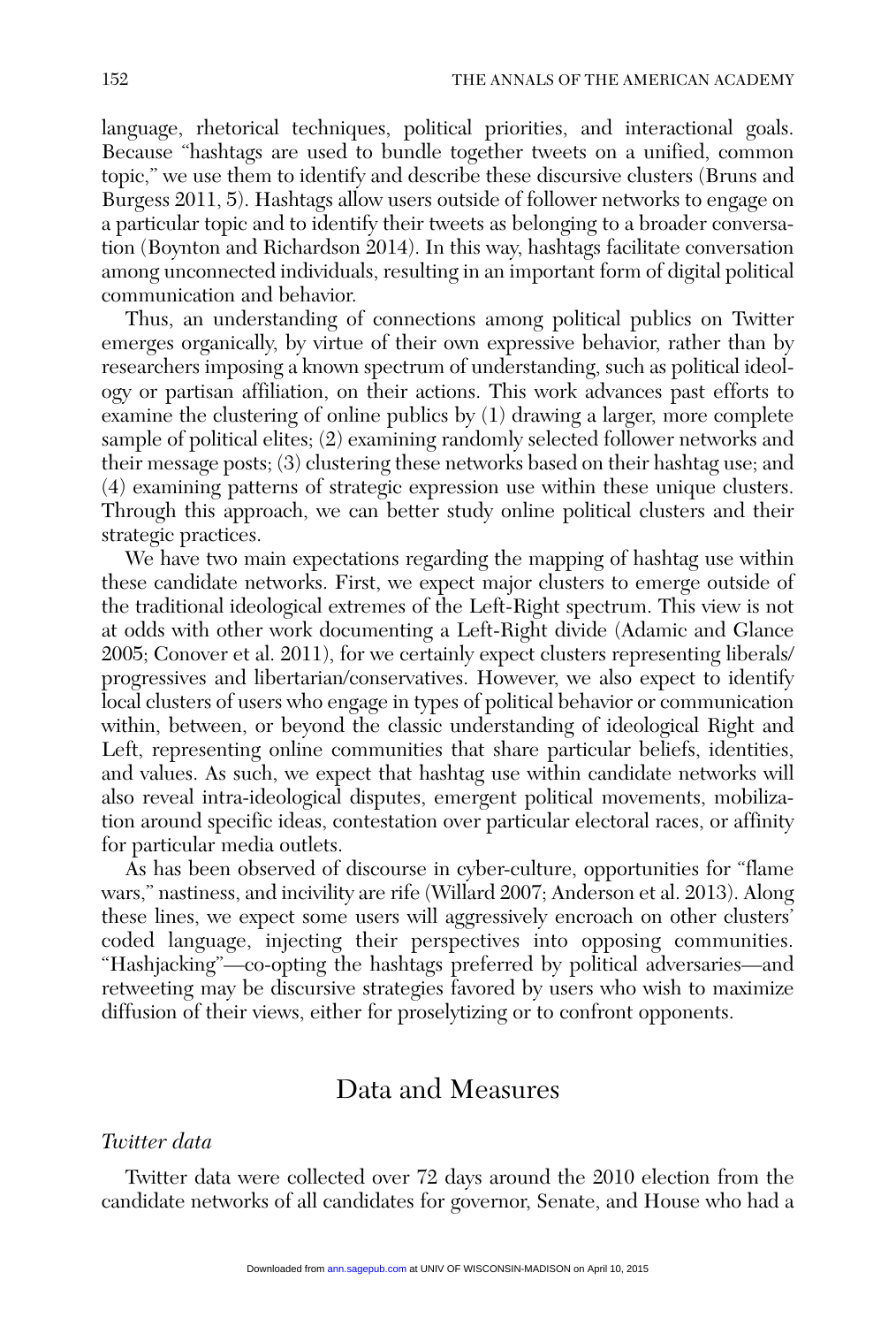Twitter account, for a total of 386 candidates, of whom 347 represented a major party. 1

Followers for each candidate were randomly sampled at two separate times during the election cycle, proportionally decreasing in each instance as the sample approached the maximum sample size of fifty. This resulted in a total sample of 23,466 followers.2 Though this approach is limited in capturing the activities of a broader range of users, the data are more comprehensive than taking a random sample of the whole Twitterverse since we were able to capture every single tweet of the sampled users. Nearly 9 million tweets (text of the tweet and metadata) were gathered through the Twitter Streaming API.

In political settings, hashtags are used to identify political allegiances, form discursive clusters, label particular races, name media sources, and otherwise focus and direct exchanges on topics of interest. Analysis of the co-occurrence of particular hashtags and their frequency of use within clusters provides a glimpse into the self-structuring of online clusters around shared ideas and strategies. Given our focus, we generated a weighted frequency of hashtag use within each sampled user for the purposes of multidimensional scaling. We constructed a two-mode matrix of users by hashtags used as the starting point for our analysis.

Normalizing hashtag use by user, rather than using a count, helps to distinguish users who tweet once and use a particular hashtag from users who tweet a thousand times, hashtagging each time, but use a particular hashtag only once. As we are interested in how hashtagging behavior can represent political alignments on Twitter, we believe this is an important distinction when attempting to differentiate between types of political users, with the former group more likely systematically engaging in a particular hashtag community, but the latter not doing so to the same extent. Because some hashtags are used with much greater frequency than others, we further weight by the overall population's use of a particular hashtag so as to give those hashtags greater importance in our classification scheme.

## Analysis

#### *Multidimensional scaling of hashtag use*

To examine the clustering of Twitter users together we performed a multidimensional scaling (MDS) analysis (Kruskal and Wish 1981) for the use of hashtags by unique users in our dataset. We attempt to identify users who are similar to each other by virtue of what they actually say (shared use of particular hashtags). To generate the MDS, we focused on the heaviest users of hashtags and concentrated on this group's use of the most prominent hashtags. We aimed for 5,000 users and 500 hashtags, based on when the distribution of user volume and hashtags tended to even off. We used a final sample of 4,979 users and 474 unique hashtags to achieve clear demarcations. Using more users or hashtags did not change the analysis substantively.

We performed the analysis using nonmetric MDS, which attempts to retain rank order of entries as ordered by distance while simultaneously minimizing the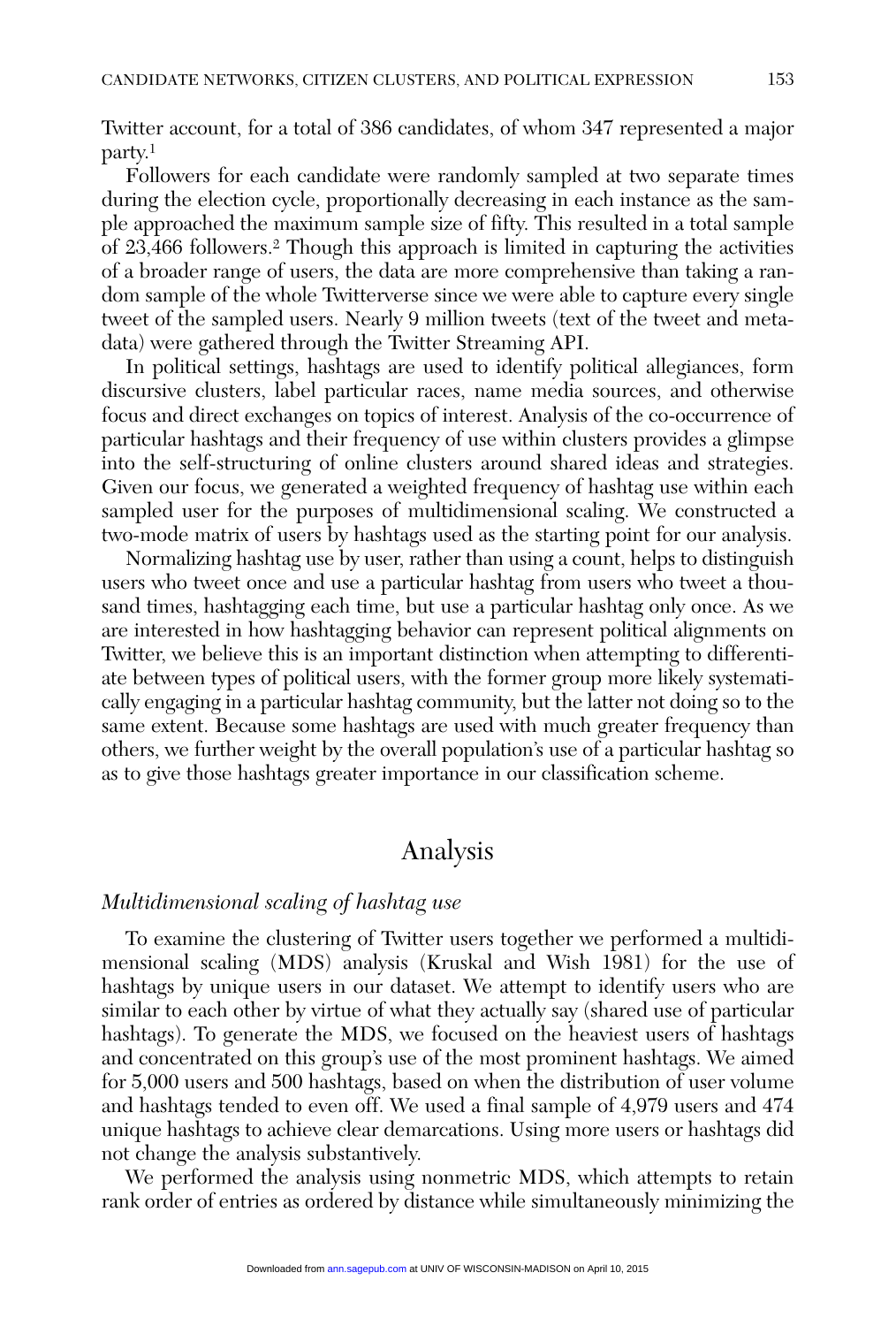

FIGURE 1 MDS Map of the Political Twitter Users

NOTE: Clusters created using k-means.

badness-of-fit (stress) iteratively (Kruskal and Wish 1981).3 We vectorized user hashtag usage by generating a weighted two-mode matrix of user hashtag frequency over total hashtag usage.4 We used the output of the MDS as the input for a clustering algorithm. K-means clusters aim to partition points into *k* groups such that the sum of squares from points to the assigned cluster centers is minimized, relying on least-squares estimation. A scree plot (not shown) flattened out after five clusters. Additional clusters did not significantly reduce the withingroup sum of squares.

We chose to use two dimensions in the mapping, which minimized the stress sufficiently  $(2.099)^5$  and allowed us to more easily interpret the spatial position as an indicator of similar behavior. Plotting of MDS analysis allows us to discern distinct groupings of individuals based on their shared Twitter behavior and to observe which entities are closer to each other. Consistent with our expectations to observe clusters beyond a Left-Right division, the mapping shown in Figure 1 supports a more nuanced interpretation than suggested by partisanship alone. The five clusters vary mostly along the horizontal axis, though there is considerable variation along the vertical dimension as well. Although it certainly hints at polarization in political Twitter (a point we return to below), it also illustrates how much users differ—the analysis indicates that a traditional partisan dichotomy is not sufficient to explain online political expression, at least in terms of hashtag use in 2010 on Twitter. To better understand the differences among the five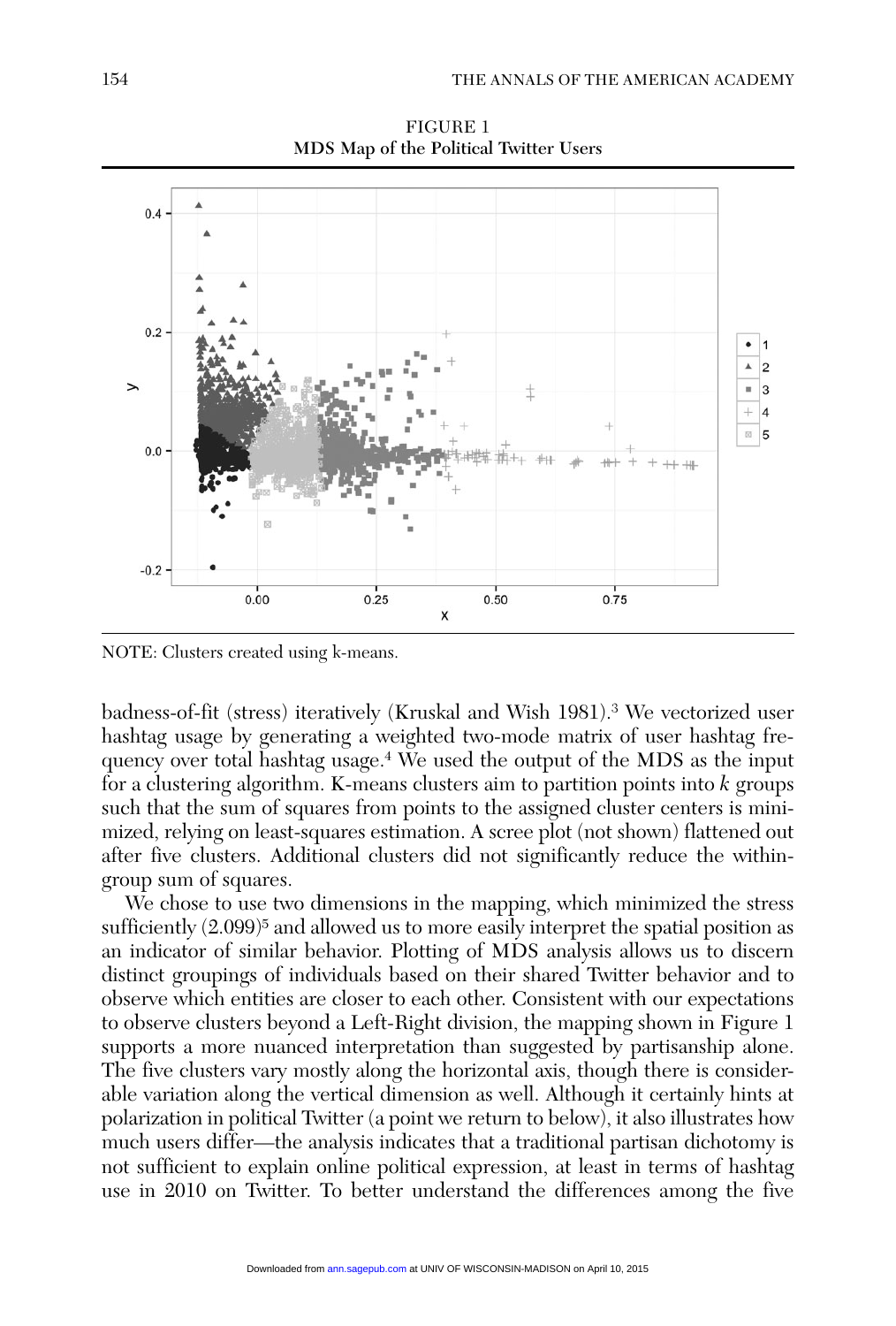clusters observed in the mapping, we look more closely at their language use, strategic expression, and frequency of hashtag use.

#### *Local interpretation of clusters*

We examined the proportion of hashtags used within each cluster and the prominence of particular hashtags to gauge distinctive language use (see the appendix for the top thirty hashtags across clusters). A simple comparison of the proportion of the most popular hashtags of each cluster suggests some basic ideological differences among the clusters. Conservative hashtags, such as #tcot (top conservatives on Twitter) and #teaparty (Tea Party movement), dominate Clusters 3, 4, and 5, suggesting their ideological leaning toward the Right. In contrast, #p2 (progressives 2.0) is most prominent in Cluster 2, suggesting a liberal leaning. Cluster 1, the largest cluster, shows no particular leaning in terms of top three hashtag use.

Diversity of hashtags used within each cluster also varies. For example, when looking at clusters where #tcot is used most frequently, the dominance of #tcot within each cluster differs considerably: #tcot constitutes more than 80 percent of all hashtag use in Cluster 4, but only 34 percent and 25 percent in Clusters 3 and 5, respectively. To highlight this, Figures 2, 3, and 4 show features of the five clusters' posting behaviors and hashtagging. Figure 2 displays over-time variation in volume of tweets and retweets, and the proportion of retweets to total volume, with each point indicating the daily value and the line indicating the smoothed value. Similarly, Figure 3 shows the volume and proportion of the three most prominent hashtags, #tcot, #p2, and #teaparty. Figure 4 shows the volume and proportion of "hashjacking" behaviors, when #tcot and #teaparty intersect with #p2. Substantial differences in the use of key ideological markers emerge.

Cluster 1 can be best characterized by its low level of strategic expression. Although largest in terms of total number of tweets (*N* = 2,188,224), only a small portion of this cluster's users engaged in retweeting and hashtagging. Just over 10 percent of all tweets were retweets, and the top three hashtags cumulatively accounted for just under 16 percent of total hashtagging. Among the 515,121 hashtagged tweets, #teaparty is most prominent, followed by #tcot and #p2. Popular retweets of this cluster were mostly liberal, including retweets of Barack Obama (@BarackObama), liberal media personalities (e.g., @KeithOlbermann, @StephenAtHome), and progressive blogs (@thinkprogress).

Cluster 2, with 347,395 hashtagged tweets, is clearly defined by liberal/progressive politics. It makes extensive use of the #p2 hashtag, which constitutes 31.7 percent of the output of this group. It also makes use of the #topprog (Top Progressives) and #votedem (Vote Democratic) hashtags, reaffirming an affinity for liberal politics. This group is strategic in its communication, directing others toward progressive blogs (#p2b) and also using an alternative hashtag, possibly used to avoid hashjacking (#p21, Progressive 2.1), but seldom using any conservative hashtags. Major liberal hashtags represent a sizable proportion of this cluster's expressive behaviors (the top ten hashtags account for almost 63 percent of output and the top thirty hashtags cover 81.5 percent). Retweeting behavior was also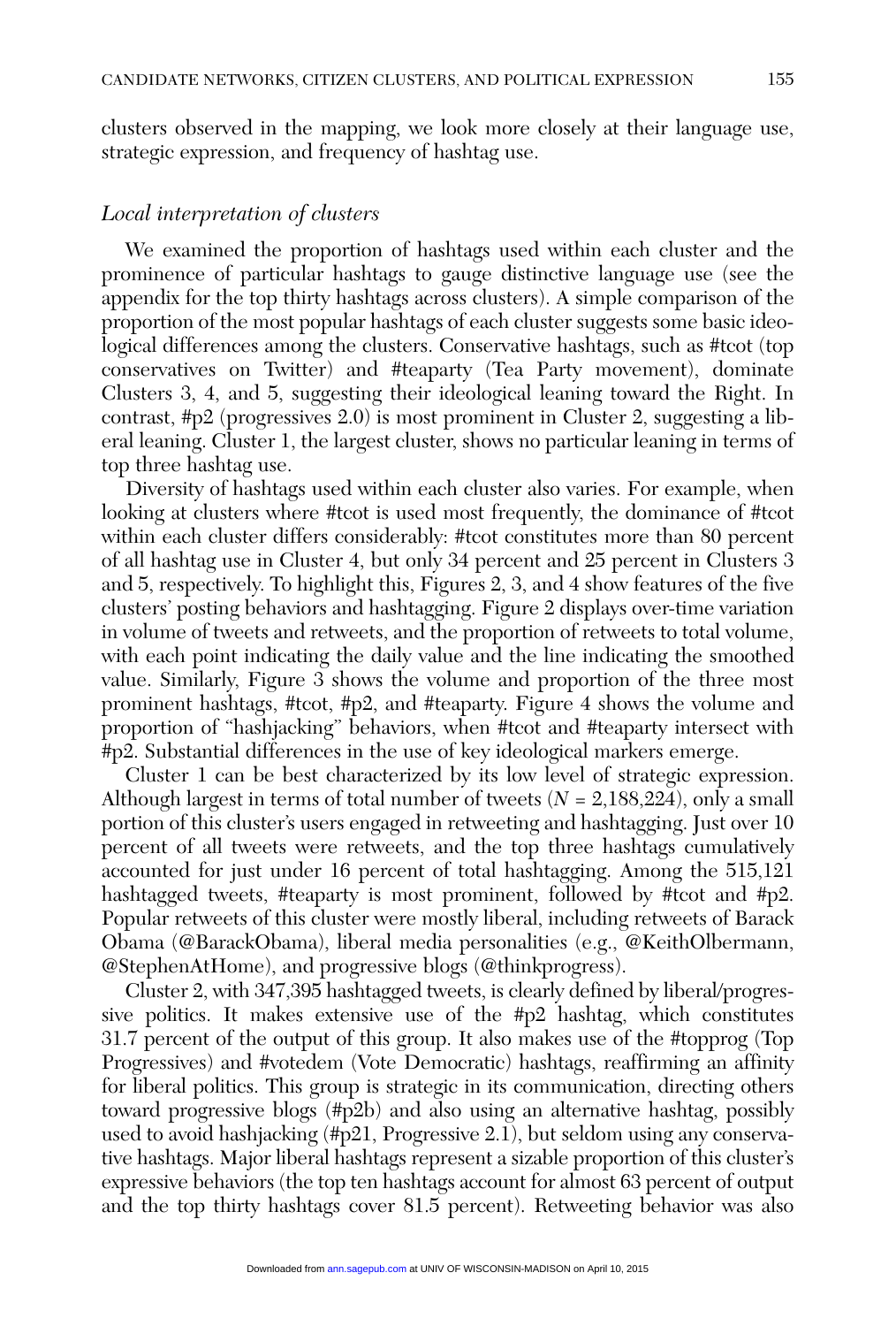

Figure 2 All Tweets and Retweets by Cluster

strongly liberal, heavily retweeting tweets from President Obama, Speaker of the House Nancy Pelosi (@SpeakerPelosi), other progressive politicians (notably Alan Grayson, Joe Sestak), and the Democratic Party (@dccc).6 Although the overall tweet count of this cluster is low, it is most active in retweeting.

Returning to Figure 1, Cluster 1 users are grouped together in the lower left of the map. Directly above this cluster and extending to the top of the plot are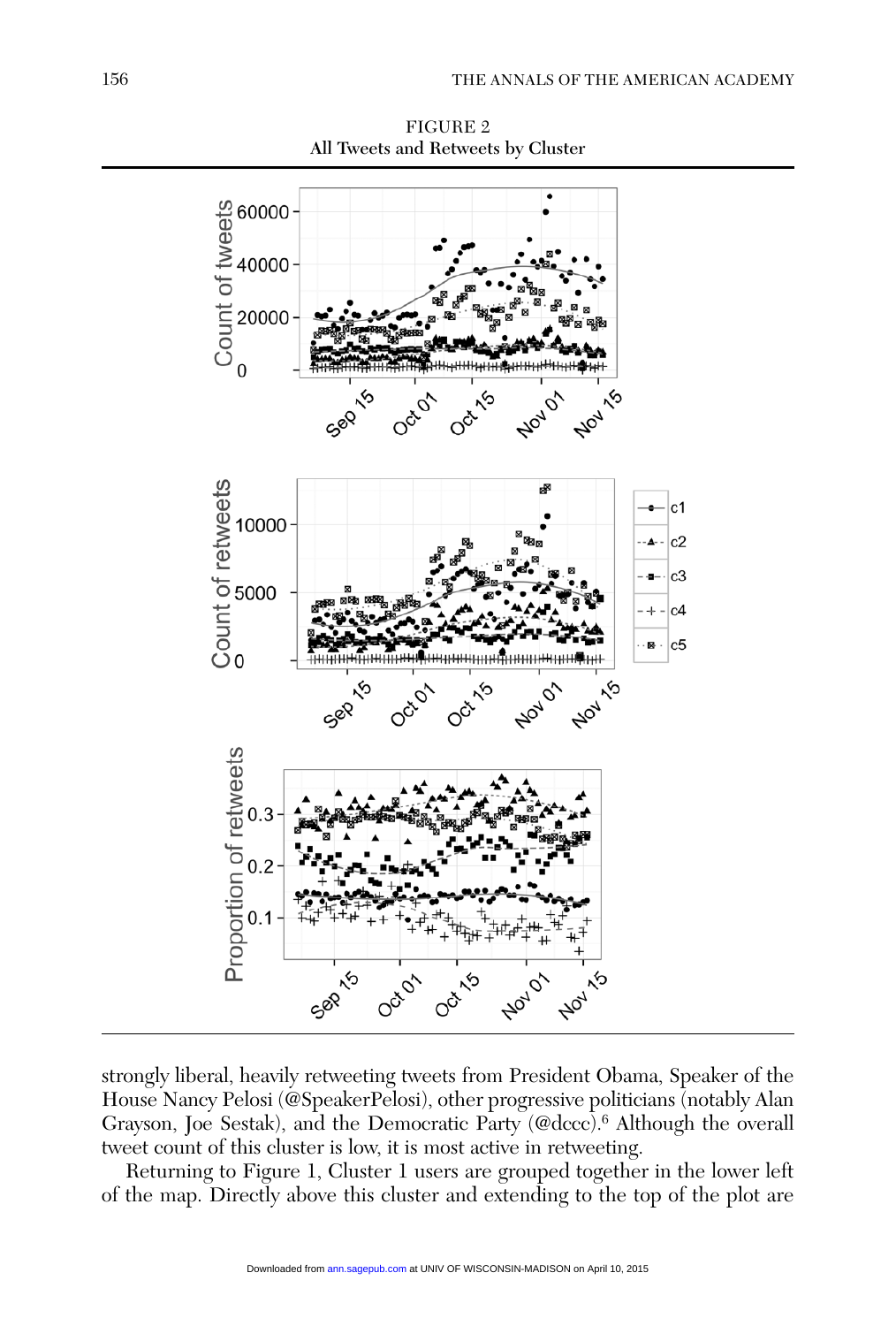

Figure 3 Major Hashtags without Hashjacking

the users in Cluster 2. Both of these clusters occupy almost the same width in the plot, suggesting that the vertical axis of Figure 1 represents political partisanship and polarization (as clearly Cluster 2 is more liberal than Cluster 1). However, this still leaves the horizontal axis open to interpretation. For this, we turn to the other three clusters.

Clusters 3 and 4 resemble each other, with differences coming from the size of the community and hashtag use patterns. Cluster 3 is based on 637,073 hashtagged tweets, whereas Cluster 4 is based on considerably fewer (71,823) hashtagged tweets. Both are dominated by the #tcot hashtag, though to differing degrees (34.3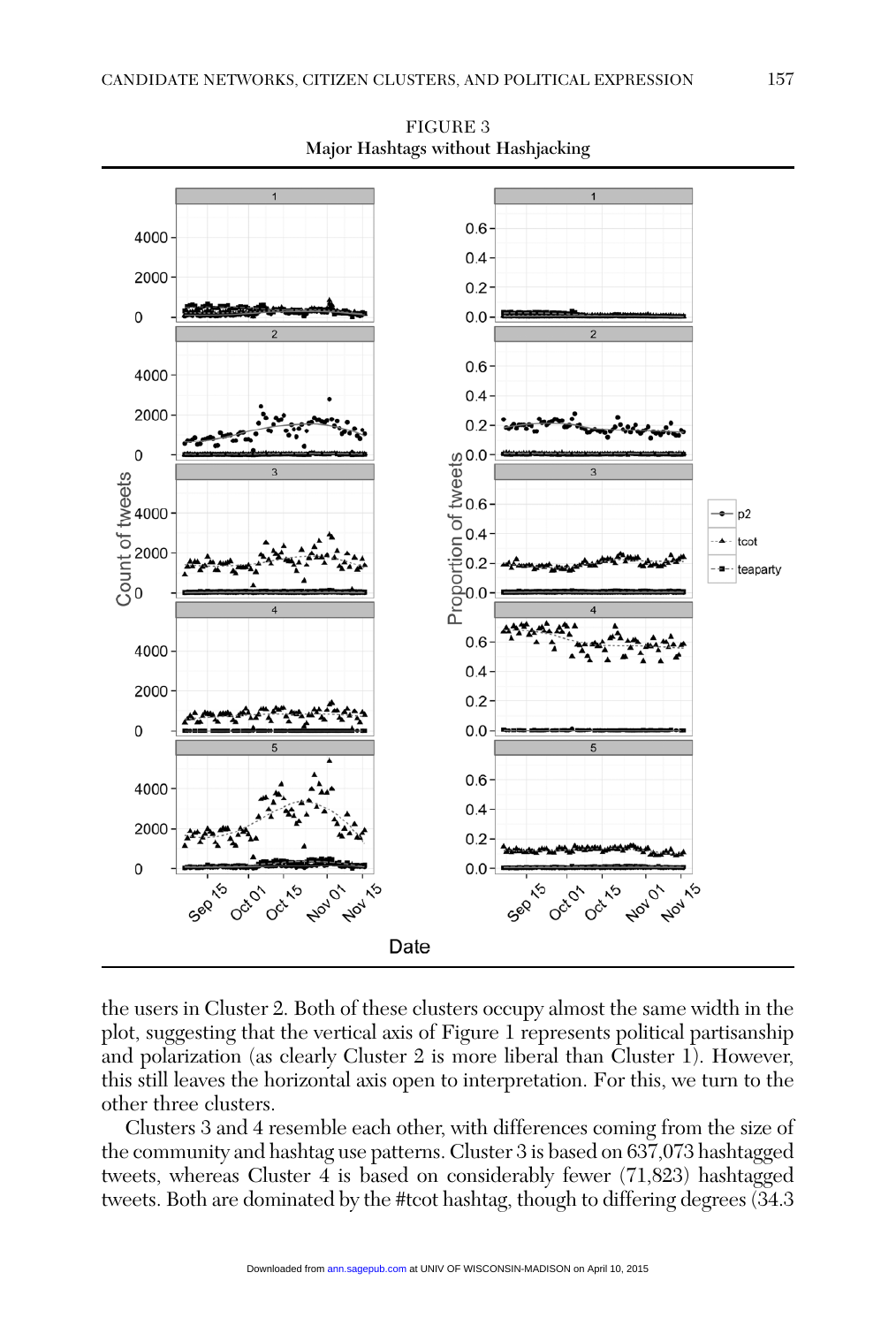

FIGURE 4 Hashjacking of Major Hashtags

percent of Cluster 3 versus 80.9 percent of Cluster 4), and both groups feature consistent use of other conservative hashtags, including #teaparty, #gop, #tlot (Top Libertarians on Twitter), and #orca (Organized Conservative Resistance Alliance). Cluster 3 also includes greater reference to two hashtags connecting conservative women: #sgp (Smart Girl Politics) and #twisters (Twitter Sisters).

Further, what differentiates these two clusters is the degree to which hashjacking behavior is employed (see Figures 3 and 4). While Cluster 3 shows very active hashjacking behavior, Cluster 4 rarely co-opts progressive/liberal hashtags, instead mostly relying on #tcot. The count of #p2-#tcot hashjacking in Cluster 3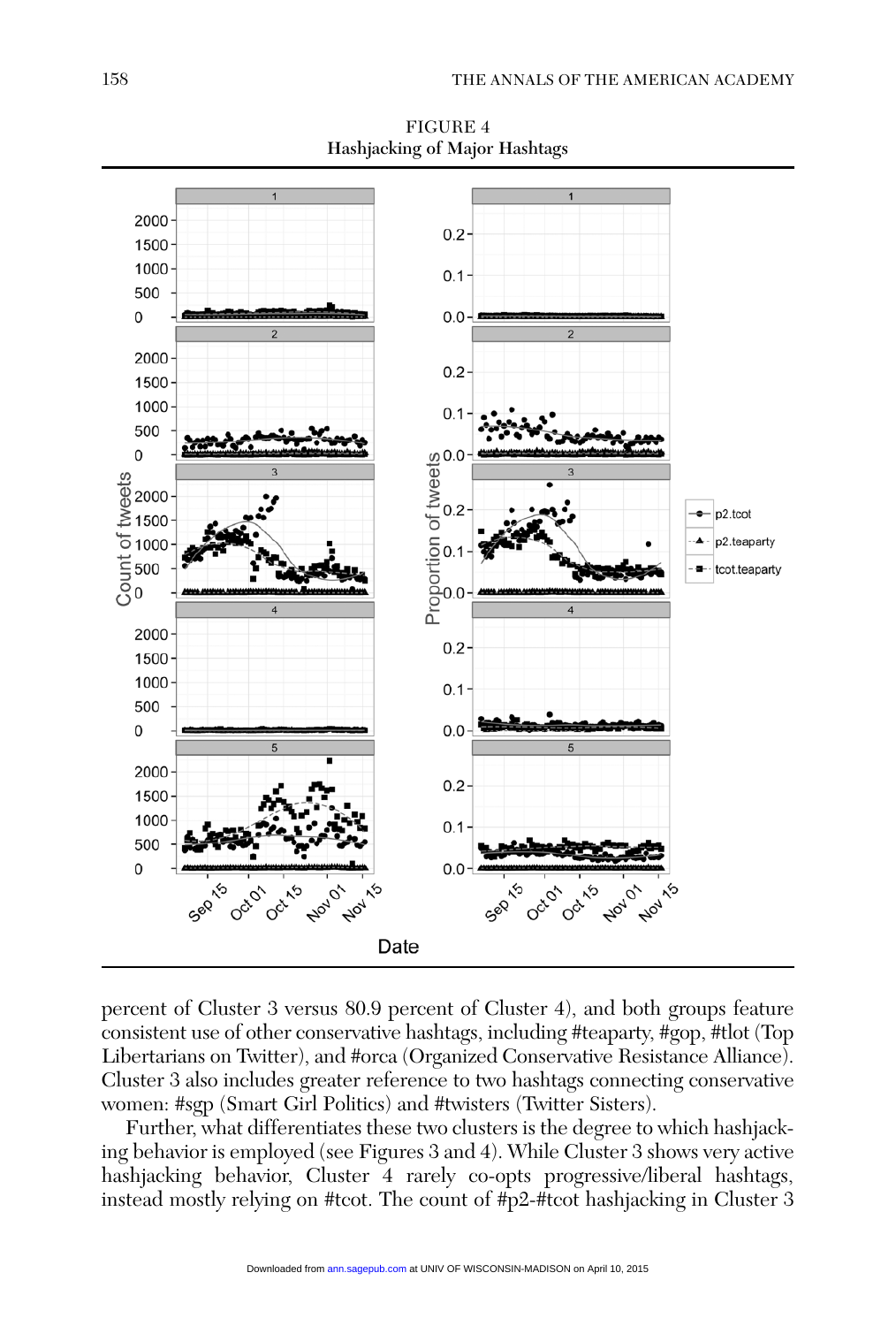often exceeds 1,000 per day, more than 20 percent of its whole tweet count. Closer reading of popular retweets reveals that both Cluster 3 and Cluster 4 heavily retweeted conservative elites, especially, Fred Thompson (@fredthompson), one of the top conservative Twitter users during the 2010 elections.<sup>7</sup>

Cluster 5 is the largest grouping, drawing on 1,132,591 hashtagged tweets (and second largest in total number of tweets). This larger volume of activity also makes it the most diverse in content, though once again, the cluster has a decidedly conservative orientation and seems to be closely connected with Tea Party politicians, including Christine O'Donnell (@ChristineOD) and Sharron Angle (@SharronAngle) through retweeting. The #tcot hashtag represents more than 25 percent of hashtagged tweets from this group (a plurality), with #teaparty second. Other commonly used hashtags include #tlot, #gop, and #orca, along with communication about key races (Delaware, Nevada, and California Senate and Massachusetts 4th District). It also used specialized Tea Party movement groups #tpp (Tea Party Participants) and media voices #hhrs (Hugh Hewitt Radio Show). This cluster also used progressive leaning tags in sizable number, including #dems, #obama, #hcr (Obama's health care reform), and, of course, #p2 and even #p21. The top ten hashtags account for 67.4 percent of this clusters output, and the remaining 33 percent includes sizable amounts of hashjacking of progressive hashtags.

Overall, it seems the conservative side of Twitter was more nuanced and possibly more divided than the liberal side of Twitter during this 2010 election cycle. The horizontal axis of Figure 1 seems to denote differences in strategic communication by different groupings of U.S. conservatives. This may be a reflection of shifts in intraparty politics in 2010, given the rise of the Tea Party and its active use of social media to organize the grassroots movement (Williamson, Skocpol, and Coggin 2011). We explore these differences in strategic expression and adversarial politics more closely below.

## Conclusion

Through this project we have developed a method of mapping political networks on Twitter, providing insights into the composition of these networks and their propensity to engage in strategic communication. We found that solely Left-Right distinctions, while useful in some ways, inadequately describe political behavior on this platform in 2010. Rather, we find it much more fruitful to discuss how users employ Twitter for political purposes in more nuanced, often strategic, ways, including how they interact with one another, self-affiliate, and organize online communities using the tools available to them. We think the strategic nature of political action and conversation on Twitter—particularly in terms of organizing tactics (forming alignments around identities, contests, and media rather than general politics) and hashjacking (encroaching on opposition's keywords to inject contrary perspectives into a discourse stream)—is an important contribution to the existing scholarship. Indeed, we find that citizens' political expression on Twitter reflects a multidimensional space, with clusters emphasizing and advancing political movements, media sources, exigent races,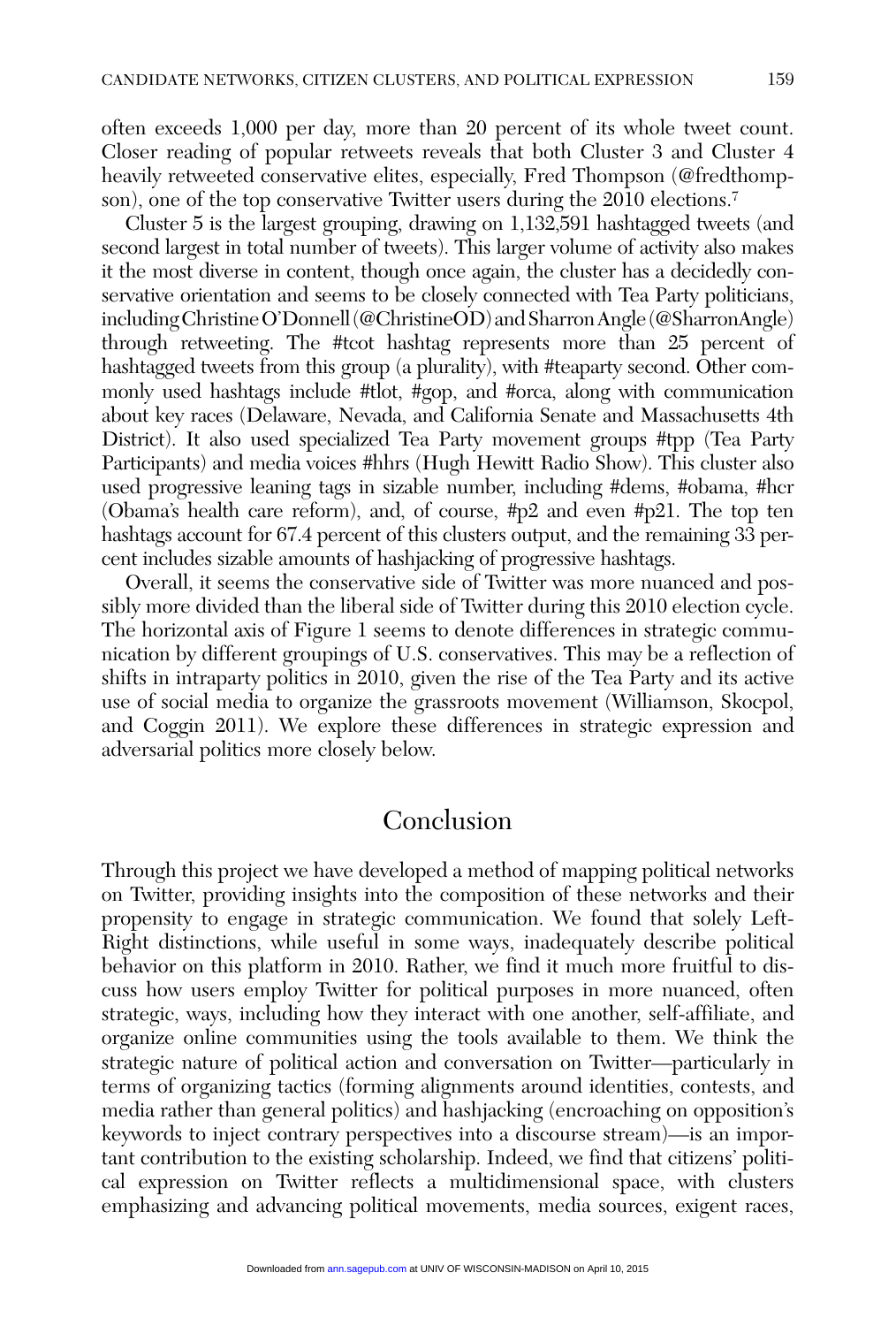gendered identities, and strategic expression. This represents a complicated digital world of multiple public spheres, with specific issues or ideas allowing individuals to coalesce into fluid and ad hoc discursive groupings that exist in addition to the traditional Left-Right continuum.

As such, this study goes beyond the discourses of fragmentation and polarization concerning online political communication to specify the substantive formation of online coalitions via social media during political elections. Consistent with our expectations, we find considerable evidence of multiple subclusters on the Right. In addition, the regularity with which conservative users of Twitter engaged in hashjacking provides support for our expectation that some groups would engage in strategic communication practices of proselytizing and agitating. Notably, this was most prevalent among the cluster representing the Tea Party Movement. This adversarial style of Tea Party proponents may have deeper implications for democratic functioning.

This mapping provides insights into the question of social media, contributing to the pluralization of the public sphere (Dahlgren 2005; Papacharissi 2002; Habermas 2006). In 2010, we see the distinctions within the Republican Party that served to define the emergent Tea Party movement, the continued importance of conservative media, and activism surrounding conservative women. It is worth noting that these distinctions continue to define election cycles in important ways. What is notable about these online clusters of citizens is that they engaged in little hashtagging around specific issues, suggesting limited support for the notion of issue publics dominating online spaces (Kim 2009). Conversely, we also see little evidence of hyperfracturing of the citizenry into multiple isolated clusters.

This analysis focused on the use of hashtags in mapping the candidate networks, with additional evidence provided by retweeting behavior within these clusters. This method can be extrapolated to mapping any bounded space of discourses in the social sphere. We could have employed other entities used within the realm of Twitter, such as URLs, and user mentions, as well as the full text of the tweet and other metadata from within the user profile. For instance, McKelvey, DiGrazia, and Rojas (2014) examine strategic differences in political expression by how candidates are referenced (hashtag, @mention, or free-text). Additionally, with computer-aided content analysis and machine learning methods, researchers can create different sets of features from which to categorize tweets, using political tweeters' own language as data.

While the potential for research within this subfield is enormous, our project represents a step toward understanding the political interactions and connections happening every day on Twitter. The analysis here provides important insights into political realignments, partisan subcommunities, gendered partisan divides, and strategic expression in the form of retweeting and hashjacking. Future research should deepen the analysis of these topics using both computational and conventional methods, while remaining rooted in existing theoretical models and conceptual issues. Such hybrid methods are increasingly common, and require researchers to be conversant in a range of approaches, or work in teams where those capabilities can be tapped. This coming age of computational social science demands this unification.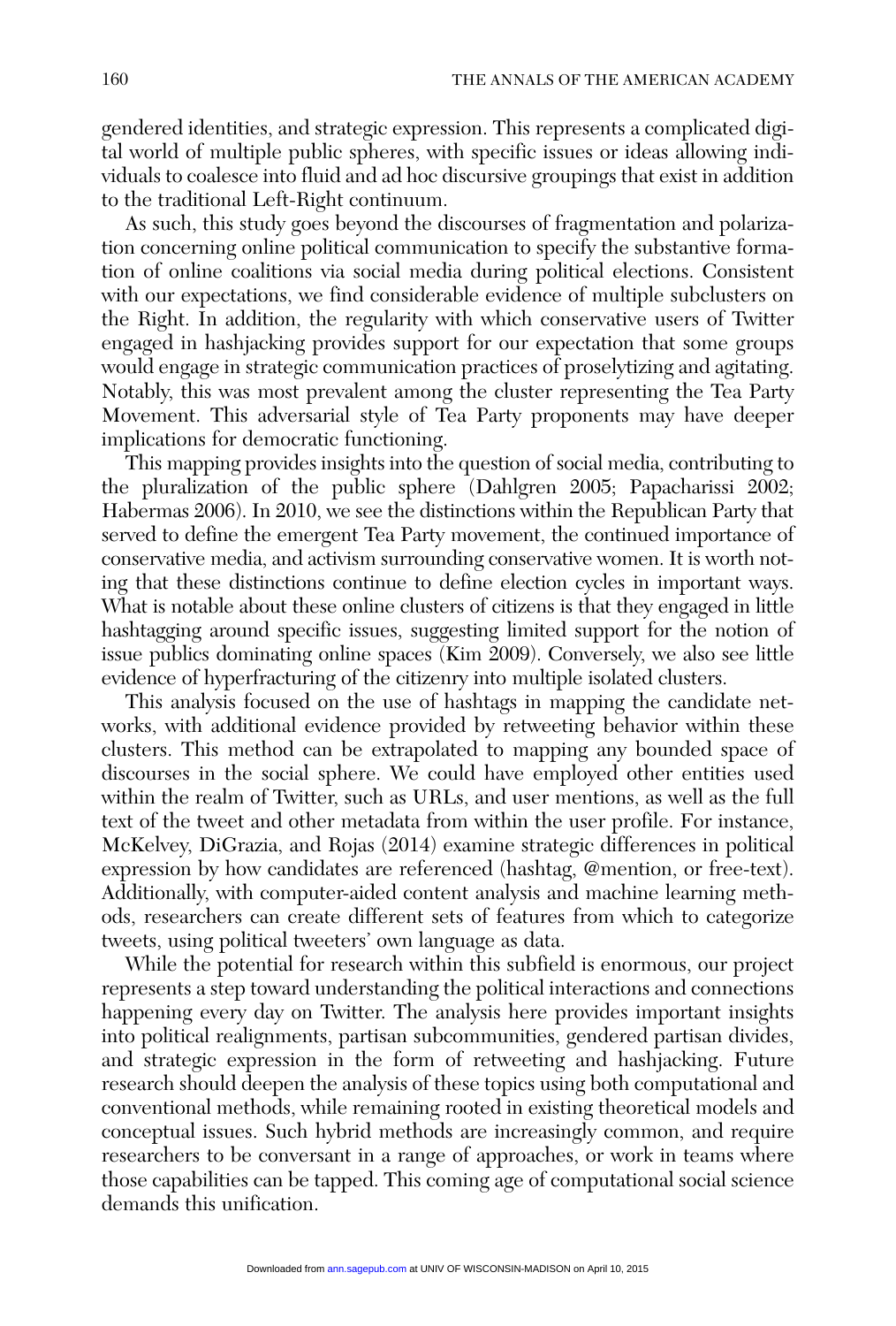# Appendix



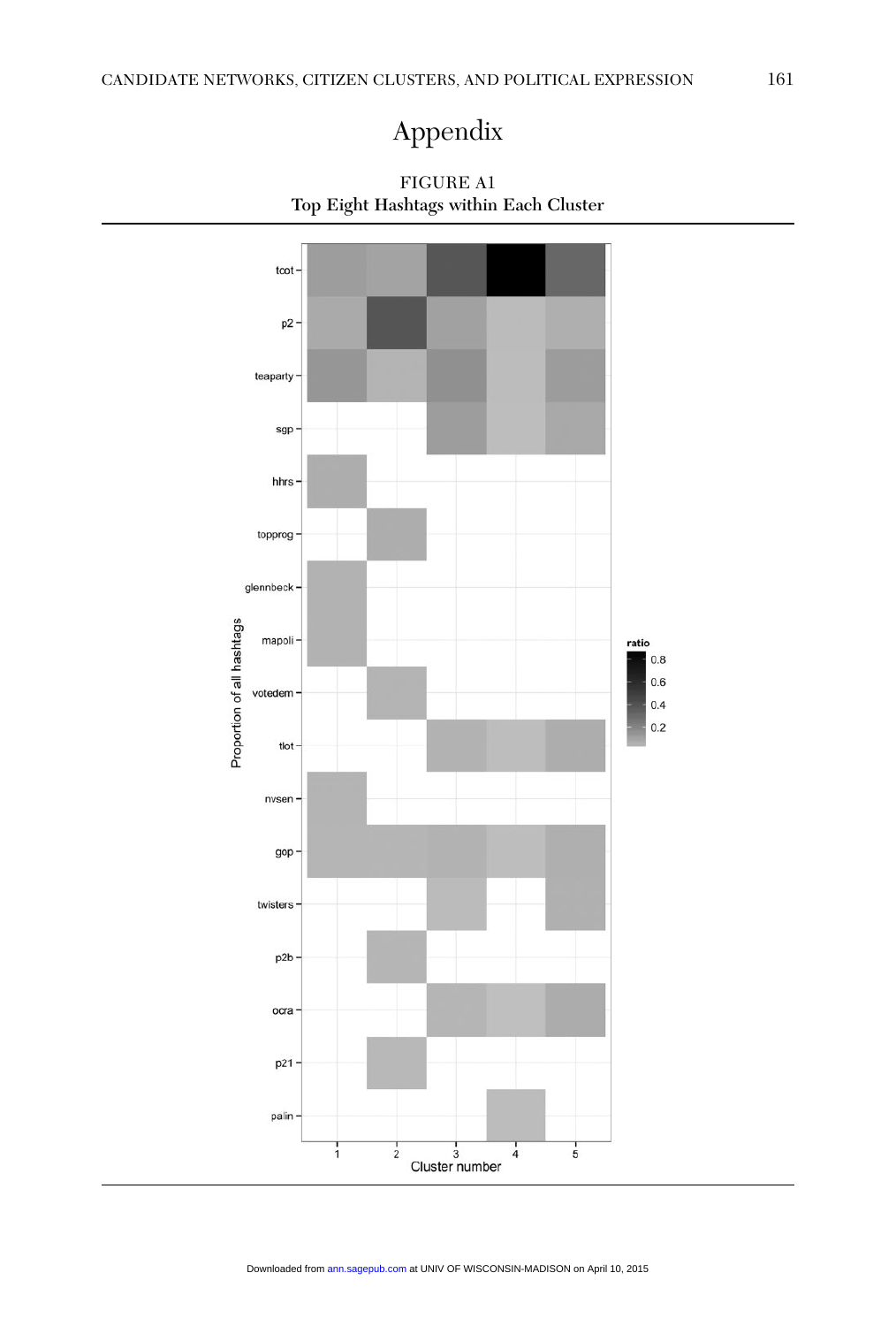

Figure A2 Next Twenty-Two Hashtags within Each Cluster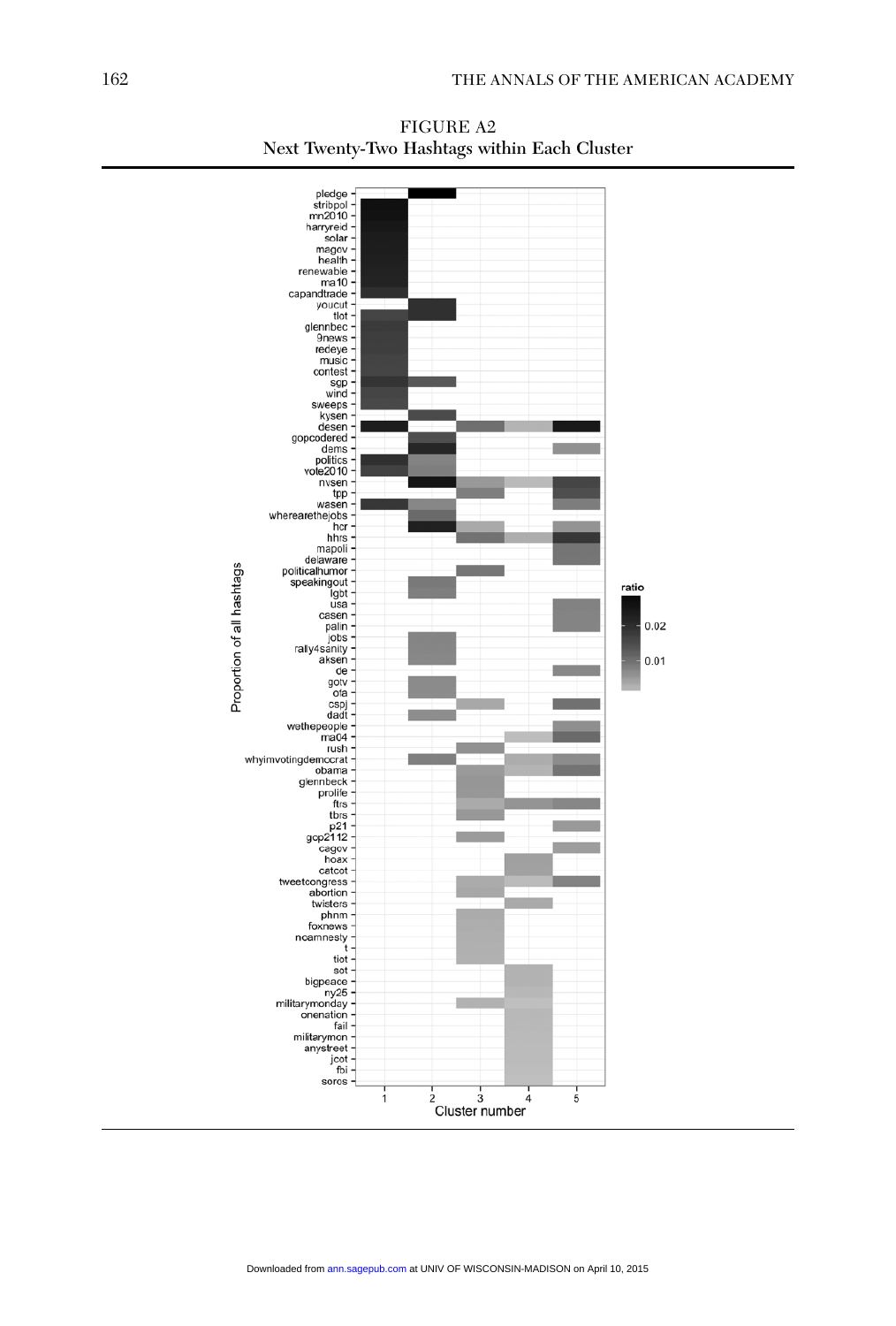### **Notes**

1. Among thirty-seven races for governor, three included a third-party or independent, and only the two candidates in the Nebraska race had no identifiable Twitter account. Thirty-seven Senate races had four contests with viable third-party candidates. Of 404 identified House candidates, 233 had Twitter accounts, of which 201 represented a major political party.

2. The size of the follower sample per candidate was calculated by the equation

$$
n_{\scriptscriptstyle C}=\frac{50}{1+\frac{(50-1)}{F_{\scriptscriptstyle C}}},
$$

in which  $F_c$  is the total number of followers for candidate  $c$  at the start of measurement. We set an upper limit of 50 based on the total number of followers we could track given our technical limitations.

3. We used the Kruskal's Non-metric Multidimensional Scaling function included in the R MASS package (Venables and Ripley 2002). Input to the MDS was a dissimilarity matrix calculated from Euclidean distance between rows of matrix M in equation 2.

4. The two-mode matrix of users by hashtags was generated with the equation

$$
M = \begin{bmatrix} U_{ei} & P_{\cdot i} \\ U_{e} & \end{bmatrix},
$$

in which entries in the matrix were the number of times each user expressed each hashtag (*Uei*) normalized by the user's total usage of hashtags (*Ue*), then weighted by the population's total usage of that hashtag (*Pi* ). We used this weighting as a means of retaining the importance of wider-spread hashtags while also providing enough variation that users could be distinguishable from each other.

5. Using a single dimension did not reduce stress to acceptable levels (13.78). We used a scree plot (not shown) to determine the inflection point in dimensions and determined that two dimensions provide the best solution.

6. The two most popular retweets in Cluster 2 were: @BarackObama: Anybody who wants to serve in our armed forces and make sacrifices on our behalf should be able to. DADT will and & it will end on my watch; and @SpeakerPelosi: Driven by the urgency of creating jobs & protecting #hcr, #wsr, Social Security & Medicare, I am running for Dem Leader.

7. Some examples of heavily retweeted posts in Cluster 3: @fredthompson: Obama: some people in DC "talk about me like a dog". Maybe it's because he keeps treating this country like a fire hydrant; and @ fredthompson: WH rejects "global warming", favors term "global climate disruption". Ya know, I remember back when we used to call it "weather".

## References

- Adamic, Lada A., and Natalie Glance. 2005. The political blogosphere and the 2004 US election: Divided they blog. Paper presented at the annual workshop on the Weblogging Ecosystem, WWW-2005, Chiba, Japan, May 10–14.
- Anderson, Ashley A., Dominique Brossard, Dietram A. Scheufele, Michael A. Xenos, and Peter Ladwig. 2013. The "nasty effect": Online incivility and risk perceptions of emerging technologies. *Journal of Computer Mediated Communication* 19 (3): 373–87.
- Baum, Matthew A., and Tim Groeling. 2008. New media and the polarization of American political discourse. *Political Communication* 25 (4): 345–65.
- Boynton, George Robert, and Glenn W. Richardson. 2014. The globalization of outrage: Taking to Twitter in response to the Snowden revelations. Paper presented at the annual meeting of the American Political Science Association, August.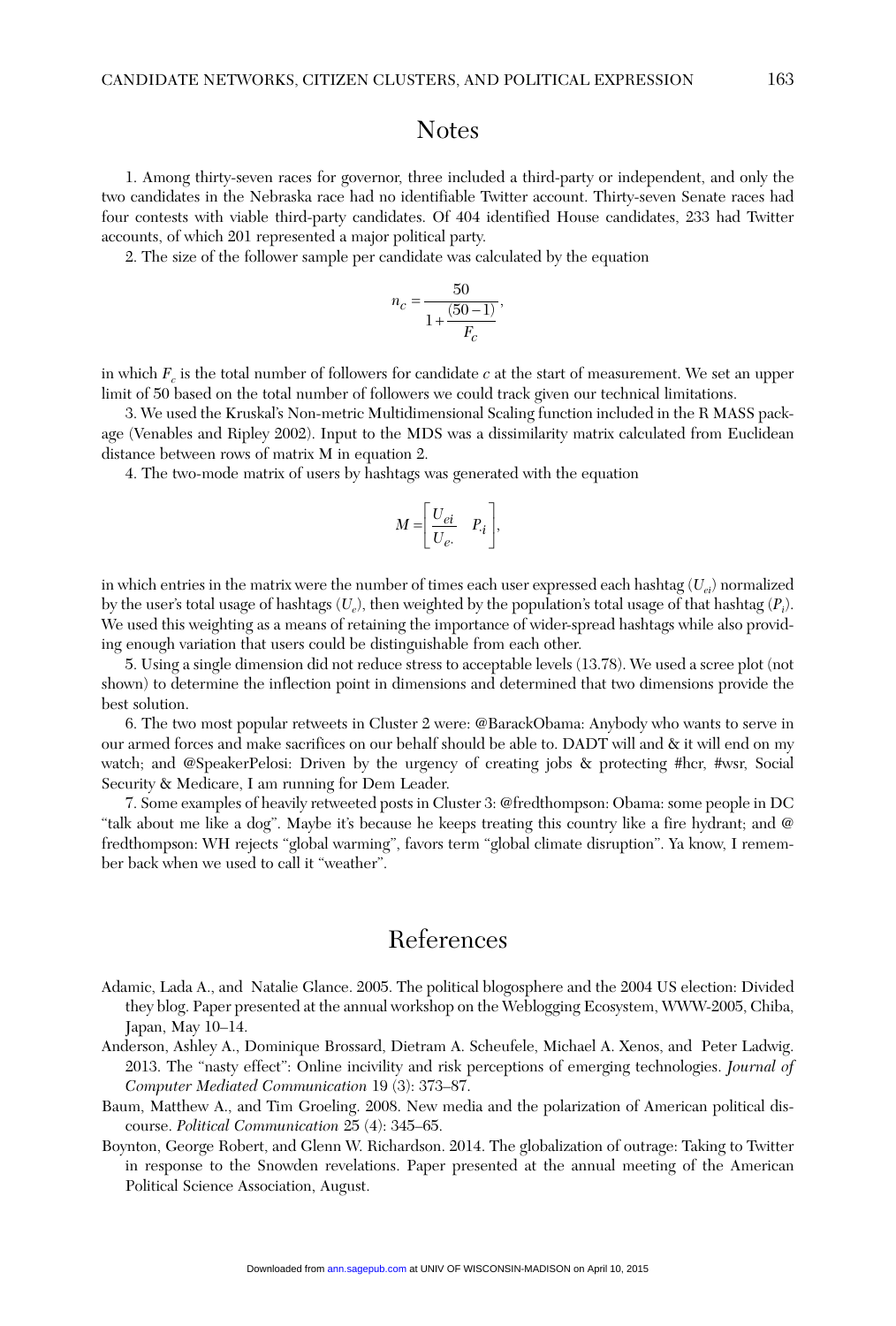- Bruns, Axel, and Jean E. Burgess. 2011. The use of Twitter hashtags in the formation of ad hoc publics. Paper presented at the 6th European Consortium for Political Research General Conference, University of Iceland, Reykjavik, August 25–27.
- Bruns, Axel, and Tim Highfield. 2013. Political networks on Twitter: Tweeting the Queensland state election. *Information, Communication & Society* 16 (5): 667–91.
- Chi, Feng, and Nathan Yang. 2010. Twitter in Congress: Outreach vs. transparency. MPRA Paper # 23597, Munich.
- Chi, Feng, and Nathan Yang. 2011. Twitter adoption in Congress. *Review of Network Economics* 10 (1). Available from ssrn.com.
- Conover, Michael, Jacob Ratkiewicz, Matthew Francisco, Bruno Gonçalves, Filippo Menczer, and Alessandro Flammini. 2011. Political polarization on Twitter. Paper presented at the 5th International AAAI Conference on Weblogs and Social Media, Barcelona.
- Dahlgren, Peter. 2005. The Internet, public spheres, and political communication: Dispersion and deliberation. *Political Communication* 22 (2): 147–62.
- DiGrazia, Joseph, Karissa McKelvey, Johan Bollen, and Fabio Rojas. 2013. More tweets, more votes: Social media as a quantitative indicator of political behavior. *PLoS ONE* 8 (11): e79449.
- Farrell, Henry, and Daniel W. Drezner. 2008. The power and politics of blogs. *Public Choice* 134 (1–2): 15–30.
- Graham, Todd, Marcel Broersma, Karin Hazelhoff, and Guido van't Haar. 2013. Between broadcasting political messages and interacting with voters: The use of Twitter during the 2010 UK general election campaign. *Information, Communication & Society* 16 (5): 692–716.
- Habermas, Jürgen. 1962. *The structural transformation of the public sphere*. Cambridge, MA: Polity.
- Habermas, Jürgen. 2006. Political communication in media society: Does democracy still enjoy an epistemic dimension? The impact of normative theory on empirical research. *Communication Theory* 16 (4): 411–26.
- Hindman, Matthew. 2008. *The myth of digital democracy*. Princeton, NJ: Princeton University Press.
- Kim, Young Mie. 2009. Issue publics in the new information environment: Selectivity, domain specificity, and extremity. *Communication Research* 36 (2): 254–84.
- Kruskal, Joseph B., and Myron Wish. 1981. *Multidimensional scaling*. Newbury Park, CA: Sage Publications.
- Lassen, David S., and Adam R. Brown. 2011. Twitter: The electoral connection? *Social Science Computer Review* 29 (4): 419–36.
- Metaxas, Panagiotis T., Eni Mustafaraj, and Daniel Gayo-Avello. 2011. How (not) to predict elections. In *Proceedings of PASSAT/SocialCom 2011*, 165–71. Boston, MA: Conferencing Publishing Services.
- McKelvey, Karissa, Joseph DiGrazia, and Fabio Rojas. 2014. Twitter publics: How online political communities signaled electoral outcomes in the 2010 U.S. house election. *Information, Communication & Society* 17 (4): 436–50.
- Neuman, W. Russell, Bruce Bimber, and Matthew Hindman. 2011. The Internet and four dimensions of citizenship. In *The Oxford handbook of American public opinion and the media*, eds. George C. Edwards III, Lawrence R. Jacobs, and Robert Y. Shapiro, 22–42. New York, NY: Oxford University Press.
- Papacharissi, Zizi. 2002. The virtual sphere: The Internet as public sphere. *New Media & Society* 4 (1): 9–27.
- Pew Center Internet and American Life Project. 2013. *The demographics of social media users—2012*. Washington, DC: Pew Research Center. Available from http://pewinternet.org.
- Prior, Markus. 2007. *Post-broadcast democracy: How media choice increases inequality in political involvement and polarizes elections*. New York, NY: Cambridge University Press.
- Robertson, Scott P., Ravi K. Vatrapu, and Richard Medina. 2010. Online video "friends" social networking: Overlapping online public spheres in the 2008 U.S. presidential election. *Journal of Information Technology & Politics* 7 (2–3): 182–201.
- Shah, Dhavan V., Jaeho Cho, William P. Eveland, and Nojin Kwak. 2005. Information and expression in a digital age: Modeling Internet effects on civic participation. *Communication Research* 32 (5): 531–65.
- Stroud, Natalie J. 2011. *Niche news: The politics of news choice*. New York, NY: Oxford University Press. Sunstein, Cass R. 2007. *Republic.com 2.0*. Princeton, NJ: Princeton University Press.